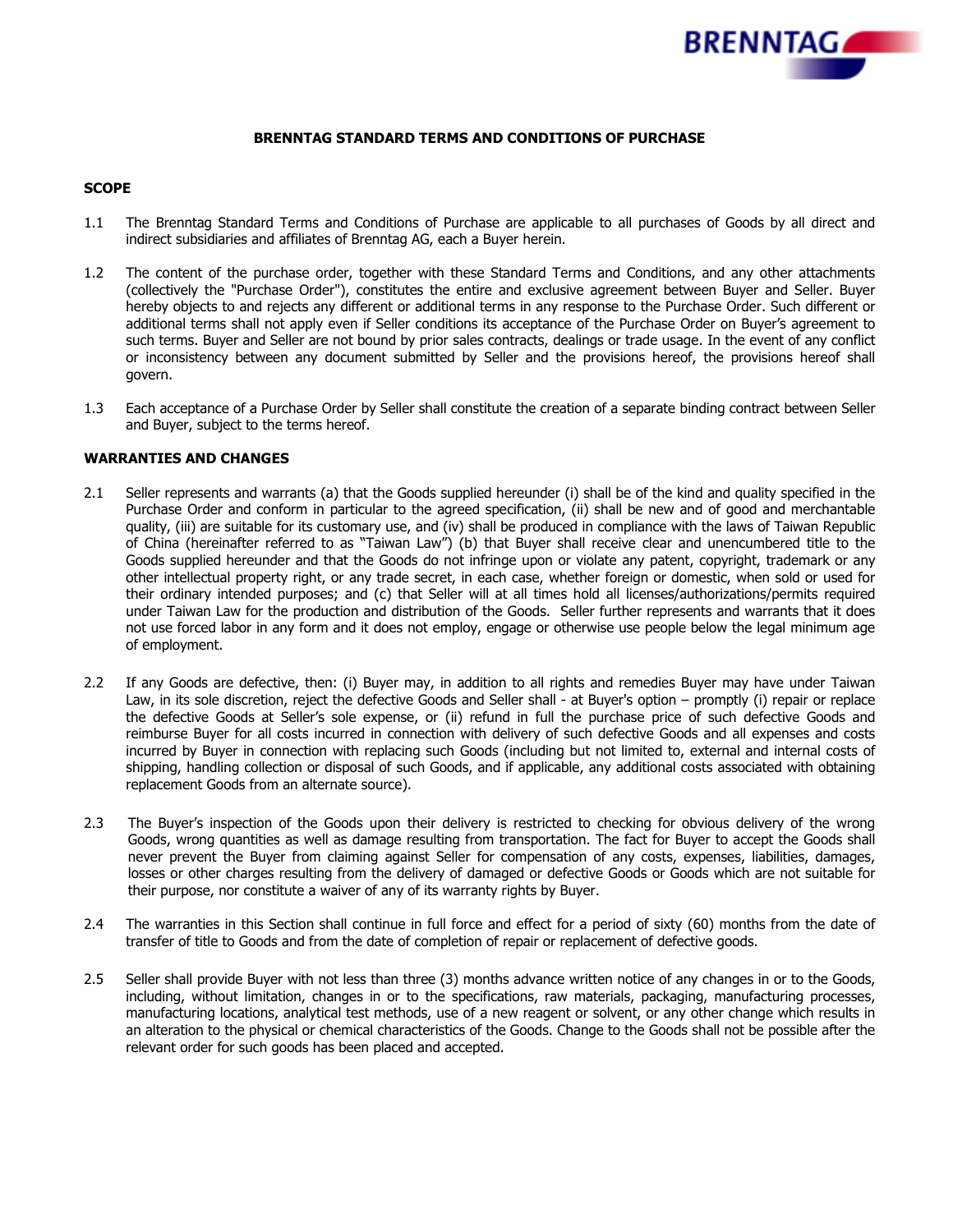

### **TIMELY PERFORMANCE AND TITLE OF GOODS**

- 3.1 Seller is obliged to deliver the Goods on time. Seller shall use its best efforts to prevent any delays and shall promptly notify Buyer of any anticipated delay. In the event of any delay in delivery Buyer reserves all claims and rights to which Buyer may lawfully be entitled under Taiwan Law.
- 3.2 In the event of any late delivery, Seller shall pay liquidated damages ("Liquidated Damages") to Buyer in an amount equal to 0.2 % of the total amount set out on the invoice to which the Goods relate, for each full day of delay in delivery, but not more than 5 % of the invoice amount relating to the respective delivery. To the extent possible, the amount of the Liquidated Damages shall be either deducted from any outstanding amount that remains to be paid by Buyer to Seller in connection with such Goods or shall be given as credit towards the future purchase of Goods.
- 3.3 Notwithstanding the foregoing, should the Liquidated Damages be insufficient to compensate the actual loss, costs, expenses, liabilities, damages or other charges (altogether the "Actual Loss") suffered by Buyer as a result of the late delivery of Goods, Seller shall indemnify and hold harmless Buyer for the difference between the Actual Loss and the Liquidated Damages actually paid by Seller.
- 3.4 The title of Goods shall pass to the Buyer upon delivery at the location designated by Buyer.

#### **SUBCONTRACTORS AND SUPPLIERS**

- 4.1 Seller may not subcontract any part of this Purchase Order or assign any of its rights or obligations under this Purchase Order without the prior written approval of Buyer.
- 4.2 Seller shall be fully responsible to Buyer for any and all acts and omissions of its employees, agents, suppliers, or subcontractors and their employees or agents of any tier.

#### **INDEMNITIES**

- 5. Upon first demand Seller shall indemnify and hold Buyer harmless from and against any and all loss, liability, cost or expense (including attorneys fees incurred in connection with the enforcement of this Purchase Order) Buyer may suffer or incur by reason of any claim or damage arising from:
	- (i) infringement and alleged infringement of any patent, industrial design, copyright, trademark or any other intellectual property right, resulting from or arising in connection with the manufacture, sale, use or other disposition of any of the Goods hereunder;
	- (ii) any act, omission, default, breach of warranty, violation of law or any other act of omission by Seller or any employee, agent, supplier or subcontractor of Seller under the Purchase Order;
	- (iii) defective Goods; or<br>(iv) the breach of this Pu
	- the breach of this Purchase Order, negligent performance or failure or delay in the supply of Goods.

#### **CONFIDENTIALITY**

6.1 Seller shall not use or disclose to any third person any business information, business plans, data, designs, drawings, specifications or other information, (collectively, the "Confidential Information") belonging to or supplied by or on behalf of Buyer except where necessary for and to the extent required by the performance of this Purchase Order. Upon completion of the Purchase Order or upon Buyer's earlier request, all Confidential Information, including any copies thereof, shall be returned to Buyer. Where Buyer's Confidential Information is furnished to Seller's subcontractors, suppliers or to any other third party in connection with the performance of this Purchase Order, Seller shall insert the substance of this provision in its orders and shall ensure compliance with such provision by its suppliers or other third parties.

# **TERMINATION**

7.1 Either party may terminate the Purchase Order immediately by delivering written notice to the other party upon occurrence of any of the following events: (i) the other party commences, or has commenced against it, proceedings under any bankruptcy, insolvency or debtor's relief law, if such proceedings are not dismissed within 60 days; or (ii) the other party is liquidating, dissolving or ceasing to do business in the ordinary course; or (iii) any breach not cured by the other party within 30 days of receipt of notice of breach.